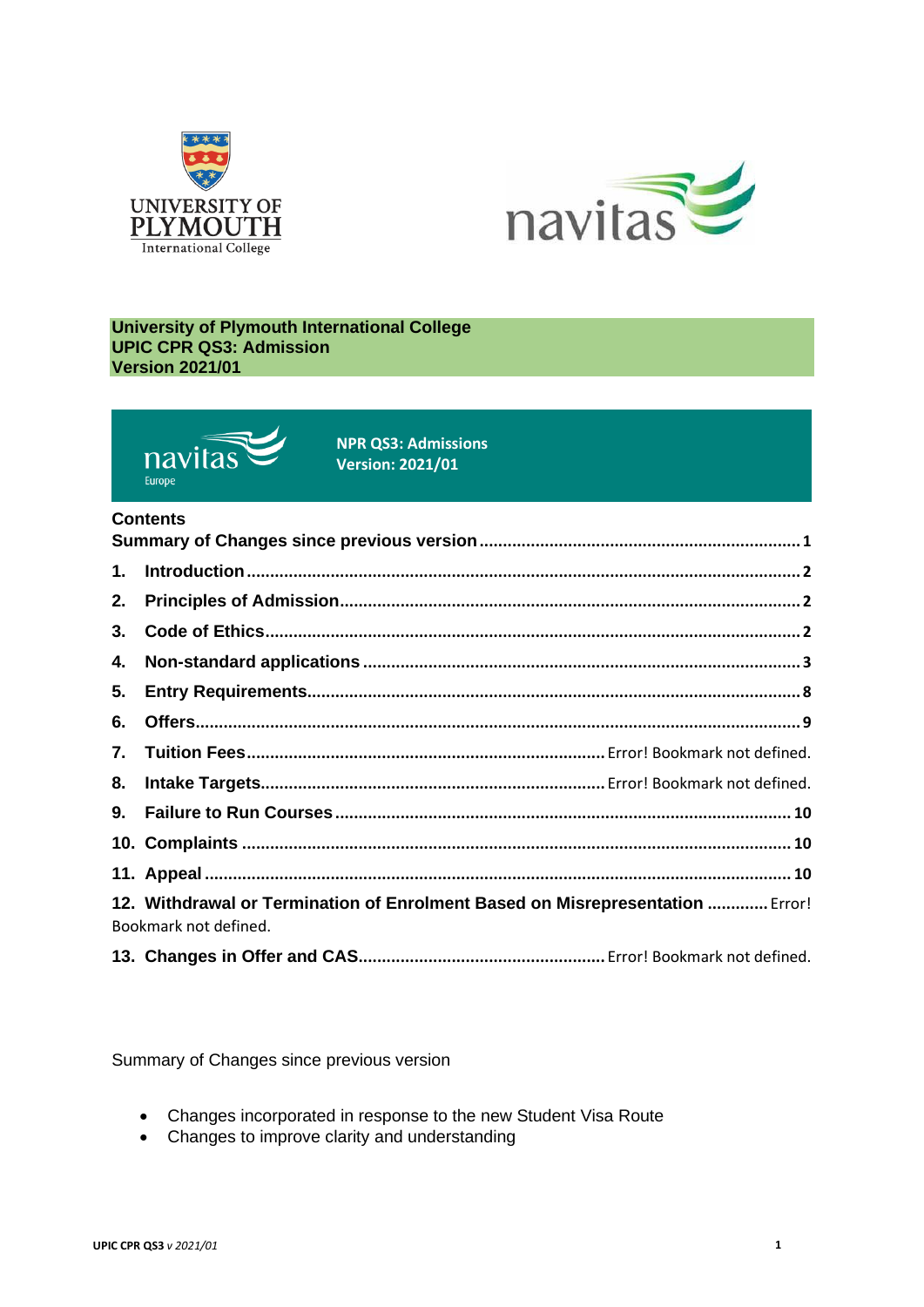- <span id="page-1-0"></span>1. Introduction
	- 1.1. This document sets out our policy for admission and entry to the college's undergraduate and taught postgraduate applicants.
- <span id="page-1-1"></span>2. Principles of Admission
	- 2.1. The admission of individual applicants is at the discretion of the College with entry levels and other requirements agreed in collaboration with the partner University.
	- 2.2. In exercising this discretion, the College and/or Admissions and Recruitment Centre will abide by the following principles set out below.
		- 2.2.1. There should be a reasonable expectation that any person admitted to a course of study has the potential to achieve the standard prescribed in the 'progression criteria' at each stage of that pathway. Further, that there should be reasonable expectation that such persons are able to fulfil the objectives of the degree award.
		- 2.2.2. Where applicants do not directly meet normal stated entry criteria or where there are regulatory, immigratory or other requirements to consider, the College Admissions Team reserves the right to review such applications as 'Nonstandard' as outlined within this policy.
		- 2.2.3. When considering each individual applicant for admission to a course, in addition to the entry criteria, evidence may be sought as to the applicant's personal, professional and educational experiences that provide indications of his or her ability to meet the demands and inherent benefits of the pathway.
		- 2.2.4. The College will endeavour to ensure that no applicant is discriminated on the grounds of race, colour, nationality, ethnic or national origin, marital status, disability, age, gender, sexuality, political or religious beliefs. To this end, the College, in association with the partner university, ensures that the criteria and procedures used for selecting students are valid, fair and transparent, applied consistently for each course and in no way unjustly disadvantage any applicants. The College will consider all applications in accordance with The Equality Act, 2010 and all associated guidance.
		- 2.2.5. The College reserves the right to consider in greater detail, applications from persons who have a criminal record in either the UK, in their country of origin or elsewhere.
	- 2.2.6. When making an offer in response to an application and having due regard to all entry requirements (academic and otherwise), any such offer will typically be for the entire undergraduate or postgraduate degree.
- <span id="page-1-2"></span>3. Code of Ethics
	- 3.1. All Navitas agents, Navitas UPE representatives and College staff, when considering applicants for entry into the UK, must adhere to the Code of Ethics as laid down by UKCISA and these can be found on UKCISA's website.
	- 3.2. The College ensures that the following standards are applied at all times to the recruitment and application processes.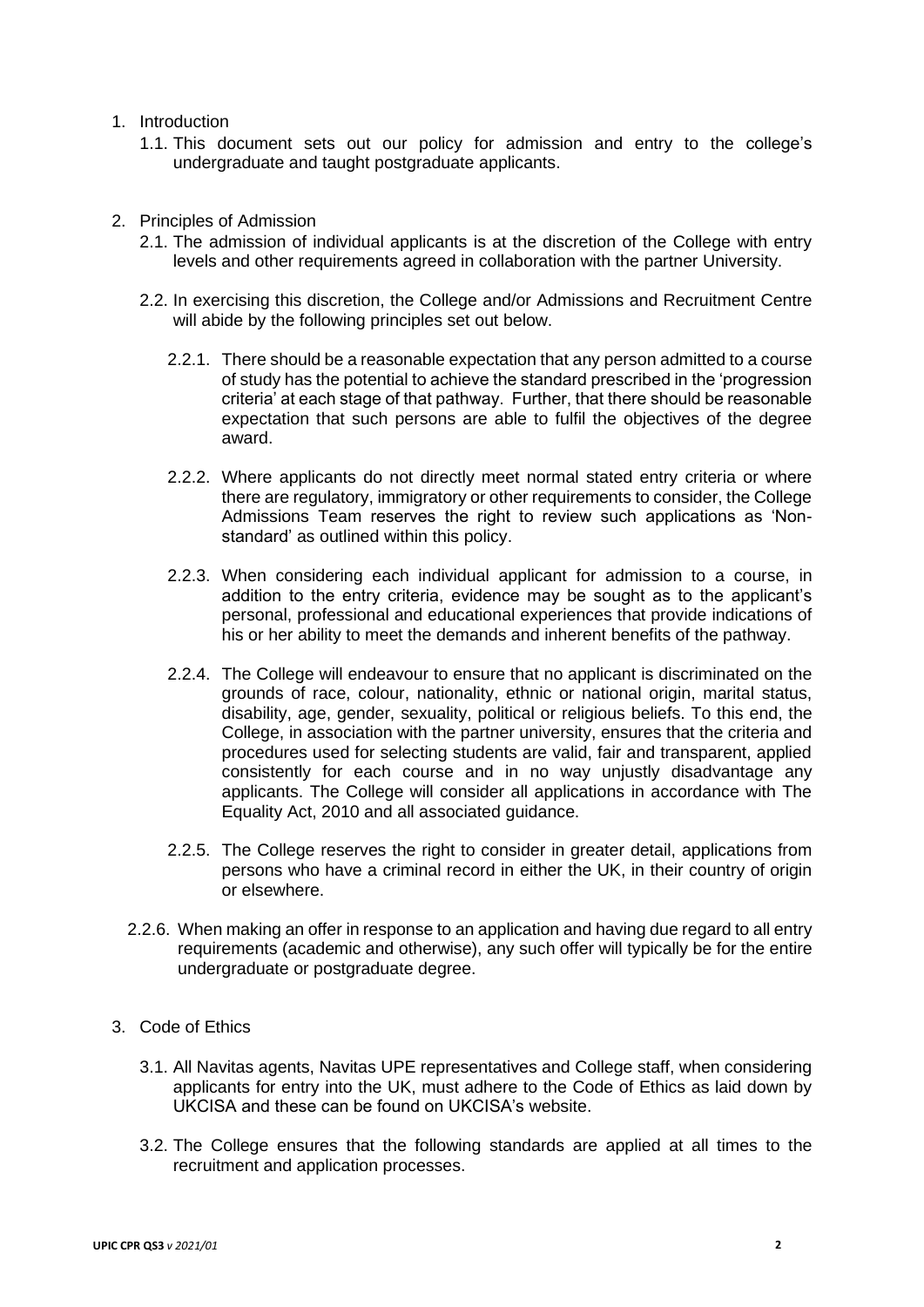- 3.2.1. All staff act in the best interests of the applicant, while respecting College, Navitas and institutional policies and regulations, statutory and legal requirements.
- 3.2.2. The Source Country Office (SCO) Staff and College Marketing and Admission Teams recognise the power of influence that comes with their position and that it is not used inappropriately. Assurance of this message and its application to second and third parties should be monitored by the Director of Marketing and Admissions for the College, and the College Director/Principal (CD/P).
- 3.2.3. All College Admissions staff and authorised representatives recognise their areas of competence, education, training and experience and recognise the boundaries of their qualifications and competence, making appropriate referrals when situations fall outside them, specifically by referring 'Non-standard' applications. The College Director/Principal (CD/P) and Director of Marketing and Admissions are responsible for assuring that this standard is met.
- 3.2.4. The CDP and Director of Marketing and Admissions for the College must keep pace with current developments in recruitment practice, legislation, policies and procedures. They must inform the Academic Registry of any proposed changes prior to those changes being made, and maintain operating standards and compliance requirements, with a view to continuous improvement.
- <span id="page-2-0"></span>4. Non-standard applications
	- 4.1. As noted throughout this document, applications may be considered as 'Nonstandard' due to a number of reasons and these may be, but are not limited to, reasons associated with; academic entry requirements, regulatory compliance, equality and diversity, and any other requirements, which may affect the applicant's chosen course of study such as professional membership criteria. The Partner University may additional state additional circumstances under which specific escalations and approvals may be required.
	- 4.2. All such applications should be referred to the College Academic Board for consideration and possible onward referral to the Partner University.
		- 4.2.1. The College Academic Board (CAB) is the mechanism by which each application, not meeting the standard entry requirements and/or requiring consideration because of other criteria, should be reviewed and this review should occur before the issuance of any offer.
		- 4.2.2. Membership of the CAB should include an Admissions Manager or designated other with sufficient compliance knowledge and understanding to review all relevant regulatory requirements.
		- 4.2.3. All cases considered by the CAB should be fully documented and should be submitted to the College Learning and Teaching Board (CLTB) for recording on the minutes.
		- 4.2.4. Should a case require onward referral to the Partner University, this should be recorded in the notes of the CAB and no decision made until such time as the University Registry returns.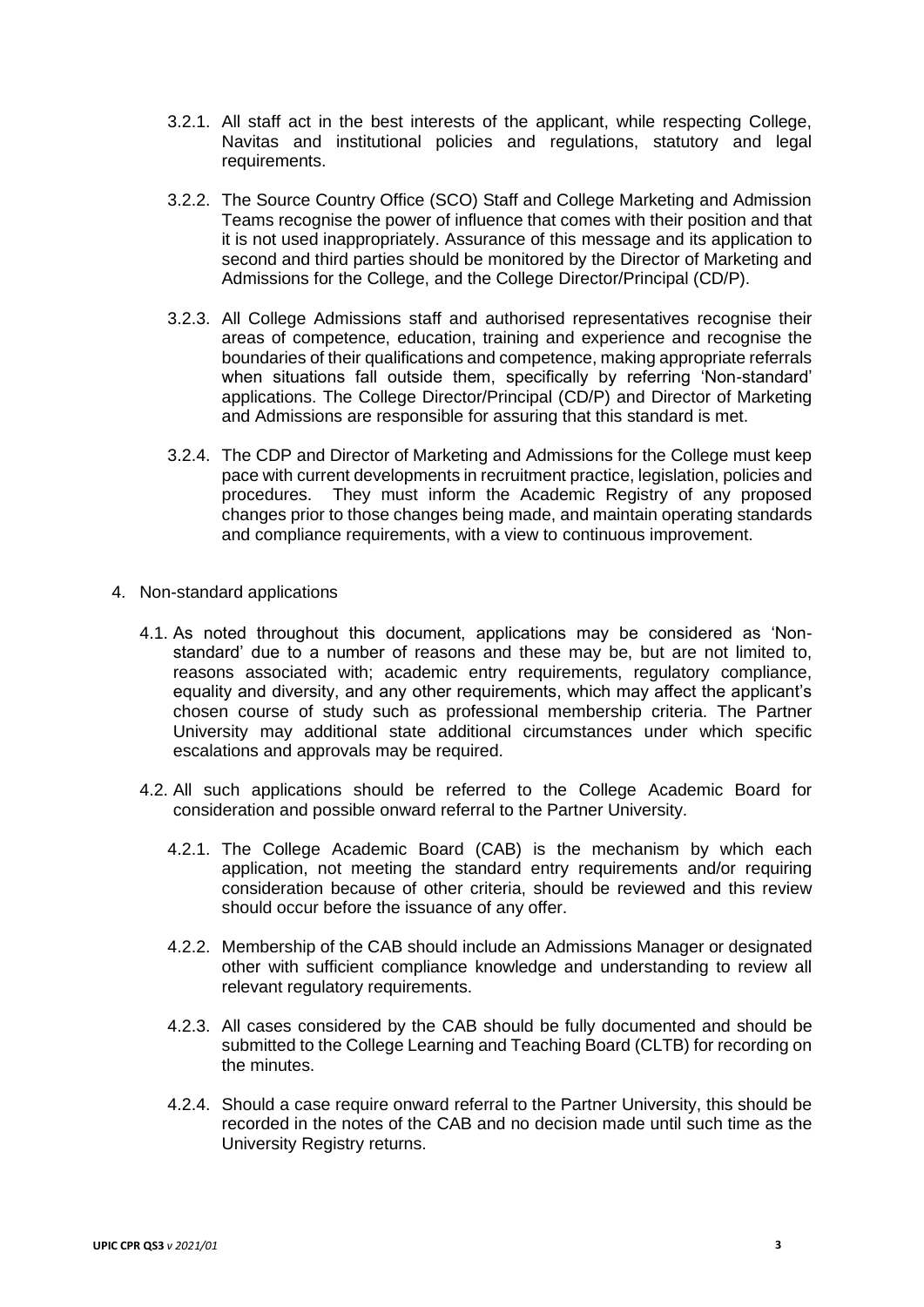- 4.2.5. Those applications considered as 'Non-standard' could be included under one of the following categories:
	- Academic entry (those falling below entry requirements and those requiring consideration of Accredited Prior Learning or Admission with Exemption)
	- Regulatory (Immigration)
	- Equality and diversity (disability or additional learning needs) for assessment of reasonable adjustments and capacity to complete the course
	- Criminal record and persons at risk

### 4.3. Academic Entry

- 4.3.1. Where an applicant marginally does not meet the stated entry standards, and does not fall within an agreed threshold of the requirements, but where the applicant demonstrates abilities and aptitudes that can be assessed as appropriate for entry to a stage of study, these applicants are eligible for referral to the College Academic Board and consideration for admission, given that the stage of study in question is designed to incorporate:
	- appropriate teaching support via enhanced contact hours; or is to be
	- delivered over a longer period of time to enable adjustment
- 4.3.2. However, these applicants are not guaranteed to be successful in securing an offer of admission and may also require onward referral to the Partner University for approval.
- 4.3.3. Those applicants where their prior qualifications and learning are accepted as fulfilling some of the requirements of the proposed pathway or course of study may be eligible for exemption through the Accreditation of Prior Learning (APL) either though experience or by qualification.
- 4.3.4. The awarding of APL is a recognised route of entry to the College and should be formally referred to the College Academic Board as a 'Non-standard' application.
- 4.3.5. The CLTB delegates responsibility for the formal approval, to the College Academic Board, of an applicants' prior learning and experience and for determining the amount of credit that an applicant might be permitted.
- 4.3.6. All CLTBs and Academic Boards are required to follow the guidelines published by the Quality Assurance Agency (QAA) and specifically here this refers to Chapter B6: Assessment of students and accreditation of prior learning.
- 4.3.7. The following general guidelines will also be considered when making decisions about APL:
	- It is clearly demonstrated that an applicant has fulfilled some of the assessment requirements of the designated pathway or course of study by means other than attendance on that course;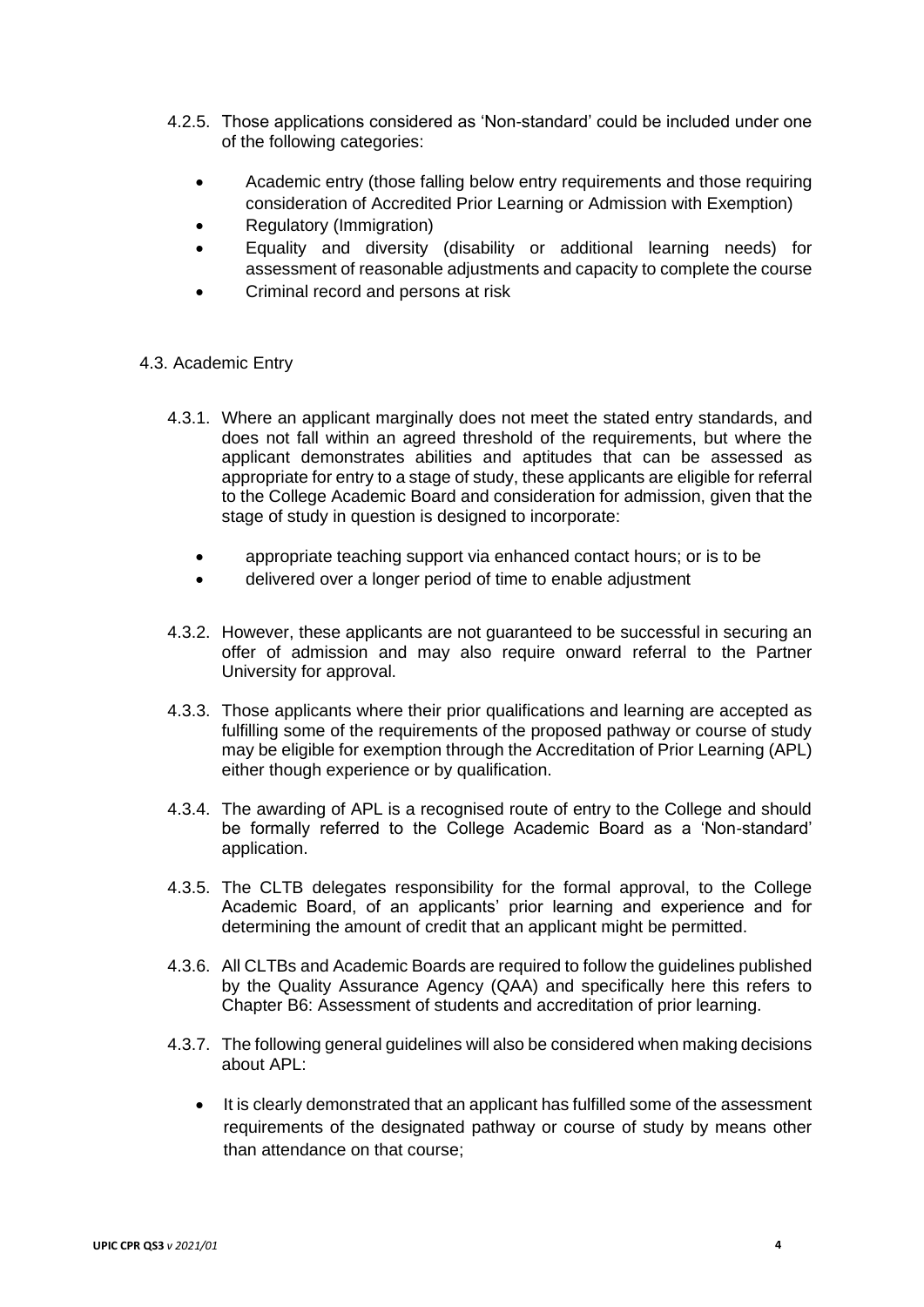- That by completing the remaining requirements of the designated stage of study or course, the applicant will be able to fulfil the objectives of the course or pathway and attain the prescribed standard for successful completion and onward progression to the partner University;
- That there are no constraints placed by external bodies; and
- APL cannot be granted to the Interactive Learning Skills and Communication module.
- 4.3.8. The College places an equivalent credit limit on the proportion of learning that can be recognised through APL. These are as follows:

| <b>Pathway Title</b>                    | <b>Delivery</b><br><b>Model</b> | <b>Stage of Study</b><br><b>Points</b><br><b>Credit</b><br>(maximum) | <b>APL</b><br><b>Credit</b><br><b>Points / Modules</b><br>(maximum) |
|-----------------------------------------|---------------------------------|----------------------------------------------------------------------|---------------------------------------------------------------------|
| Undergraduate<br><b>Pathway Stage 1</b> | <b>SDM</b>                      | $120+$                                                               | four<br>(4)<br>60<br><sub>or</sub><br>modules                       |
| Undergraduate<br><b>Pathway Stage 2</b> | <b>SDM</b>                      | $120+$                                                               | (2)<br>40<br>two<br>or<br>modules                                   |
|                                         | <b>IDM</b>                      | 120                                                                  | N/A                                                                 |
| Postgraduate<br><b>Pathway Stage 1</b>  | <b>SDM</b>                      | 80                                                                   | N/A                                                                 |
|                                         | <b>IDM</b>                      | 120                                                                  | N/A                                                                 |

#### 4.4. Regulatory (Immigration)

4.4.1. Applicants who require a Student Visa to study in the UK must also meet all of the Home Office requirements to be able to make a valid visa application before the College and Partner University will make an unconditional offer and issue a CAS. As part of the conditional offer, applicants will be asked to supply documents such as copies of passports, qualifications and visas that relate to these requirements. Applicants may also be asked to provide information about their past immigration history and previous study in the UK (if applicable). The CAS will not be issued by the Admissions Office to applicants until all conditions of the offer have been met, and both the College and Partner University reserve the right to withhold the issuing of a CAS to any applicant who we have any reason to believe will not be in a position to make a successful Student Visa application.

Instances where this may be applicable include, but are not restricted to, the following examples:

- There is insufficient time to make a Student Visa application prior to the latest start date for the course.
- The applicant does not have, or is unable to provide evidence that they have, sufficient funds to be able to make a successful Student Visa application.
- The applicant is currently residing in the UK as an 'overstaver' (remaining in the UK beyond the expiry date of their visa).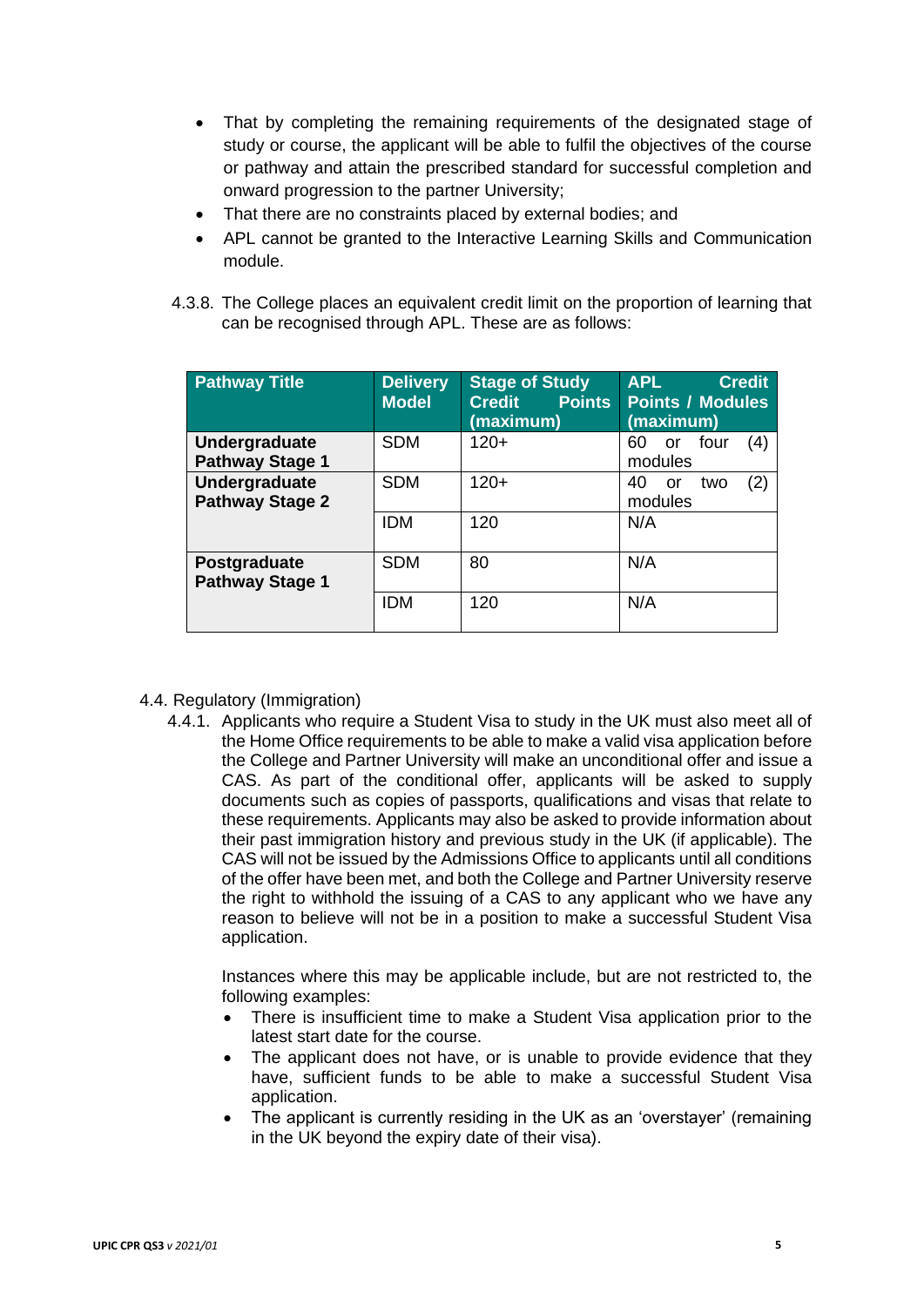- It is discovered that the applicant has either withheld or provided false information in their original application in relation to their previous immigration history
- 4.4.2. English Language Level
	- 4.4.2.1. Applicants for whom English is not a first language are required to hold a recognised qualification with the required minimum score for their chosen course.
	- 4.4.2.2. Where an applicant is unable to demonstrate the requisite level of English language, the applicant may be offered entry on to a pre-sessional English programme where available and appropriate.
	- 4.4.2.3. Further guidance and information on applicable English entry requirements can be found on the College's website.
- 4.4.3. Previous study in the UK Academic Progression
	- 4.4.3.1. There are specific requirements and exemptions with respect to academic progression and these can be found in the Immigration Rules and Policy Guidance.
	- 4.4.3.2. For those applicants where they have previously studied in the UK and that study has been under the Student Route, Tier 4 (General) or as a Student, their next course must typically represent academic progression from the previous.
	- 4.4.3.3. Applicants do not need to show academic progression if:
		- This will be the applicant's first Student application to study in the UK;
		- The applicant will be making a Student application overseas;
		- You are assigning a CAS for a student to make a first application to complete an existing course which commenced at another Student Sponsor where that institute had their licence revoked;
		- You are assigning a CAS for a student to re-sit an examination or repeat a module.
	- 4.4.3.4. Careful consideration of the Immigration Rules and Policy Guidance documents needs to be given before any offer of admission is made, where a student has previously studied in the UK.
	- 4.4.3.5. The time spent previously studying in the UK, and the courses previously studied, may be assessed in order to establish an applicant's study intentions.
- 4.4.4. Previous study in the UK Study time
	- 4.4.4.1. The time a student can spend studying at degree level is limited to five years except if enrolled on certain exempted courses. There is no study time limit for students studying at Master's level or above.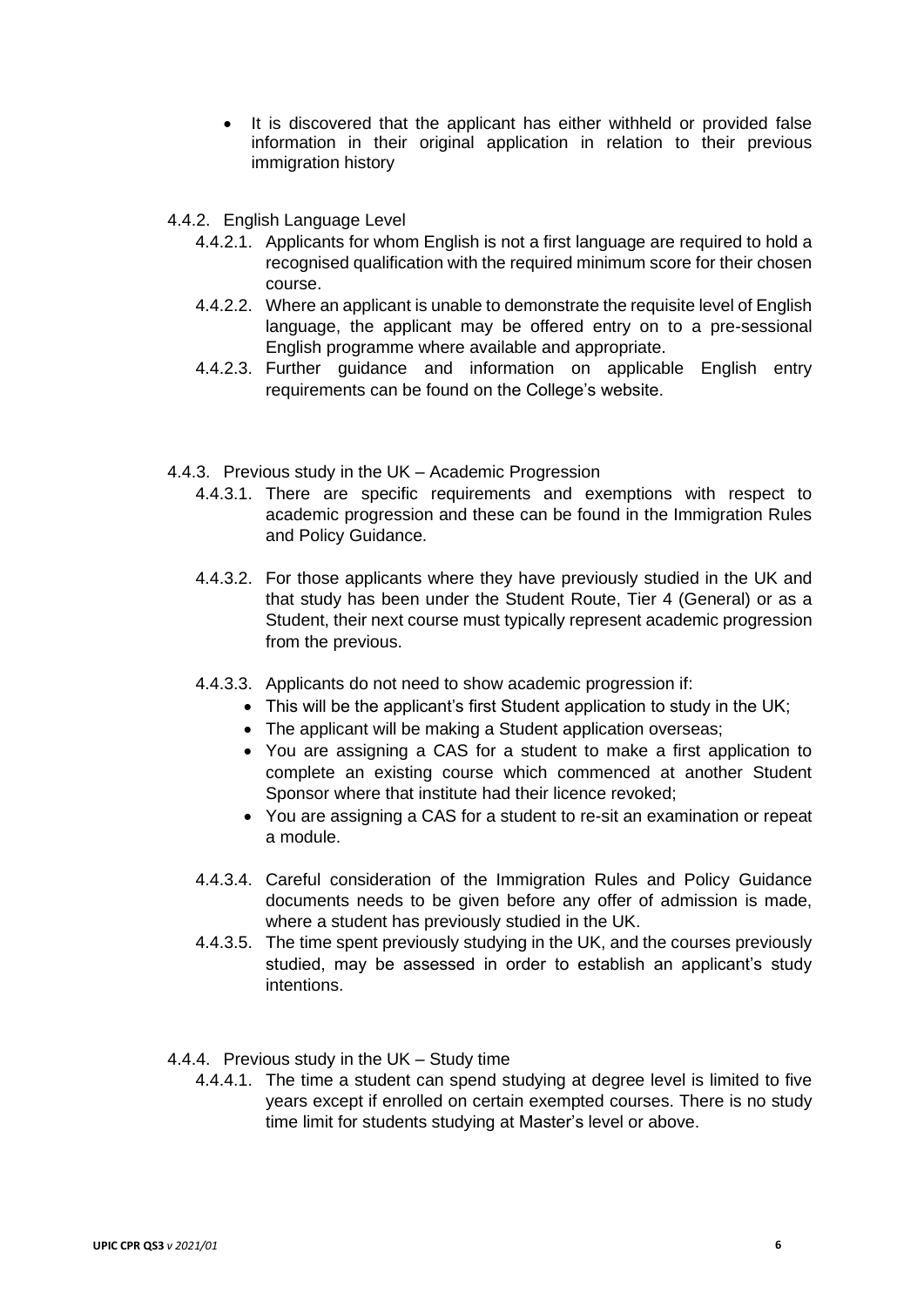- 4.4.5. Previous study in the UK Right to study
	- 4.4.5.1. Sponsorship is based on two basic principles and one of those is that "…those applying to come to the UK to study [applicants] are eligible to do so…". It is a requirement therefore, before assigning a CAS to a prospective student (or issuing an unconditional offer), the Sponsor (College and/or University) have assessed that the applicant is eligible for such. This is most applicable, but not exclusive, to applicants that are already in the UK.
- 4.4.6. Previous applications to study in the UK
	- 4.4.6.1. If an applicant has made a previous application to study or enter the UK, this must be declared on the application form.
- 4.5. Equality and diversity (disability or additional learning needs)
	- 4.5.1. The College's Admissions team are committed to developing educational opportunities, which can be accessed by all qualified applicants and, as such, the admission process is open to all persons with a disability or learning needs.
	- 4.5.2. The College strongly encourages applicants to disclose their disabilities as early as possible in order to ensure that any necessary support arrangements can be considered and where appropriate made prior to an applicant's arrival at the College, and in all instances no later than on acceptance to their course.
	- 4.5.3. The College Admissions Team will consider all applications in accordance with The Equality Act, 2010 and all associated guidance. In accordance with this, the College may reject an application on the grounds of disability where:
		- Necessary adjustments would not be reasonable either to the physical or staffing resource base of the College.
		- The College cannot guarantee the health and safety of the applicant for the times that they are not in timetabled sessions at the College.
- 4.6. Under 18 Minors
	- 4.6.1. Those persons considered minors, will be less than eighteen (18) years of age at the time of enrolment. Such applicants will be considered on their individual merit and their potential to benefit from their chosen pathway.
	- 4.6.2. The College Admissions Team recognises that students should normally be eighteen (18) years old at the time of progression to the stage of study taken in full at the partner University. The University may also set a higher minimum age limit for certain pathway progression points if required by a professional or statutory body and where this is active may, in turn, determine age limits to College entry points.
	- 4.6.3. There are a number of operational requirements that are linked to the enrolment and admission of a student who is under the age of eighteen and as such link to their admission:
		- The relevant sections of the Acceptance of Offer are required to be completed;
		- Confirmation of their accommodation and travel arrangements need to be received prior to arriving in the UK (a regulatory requirement);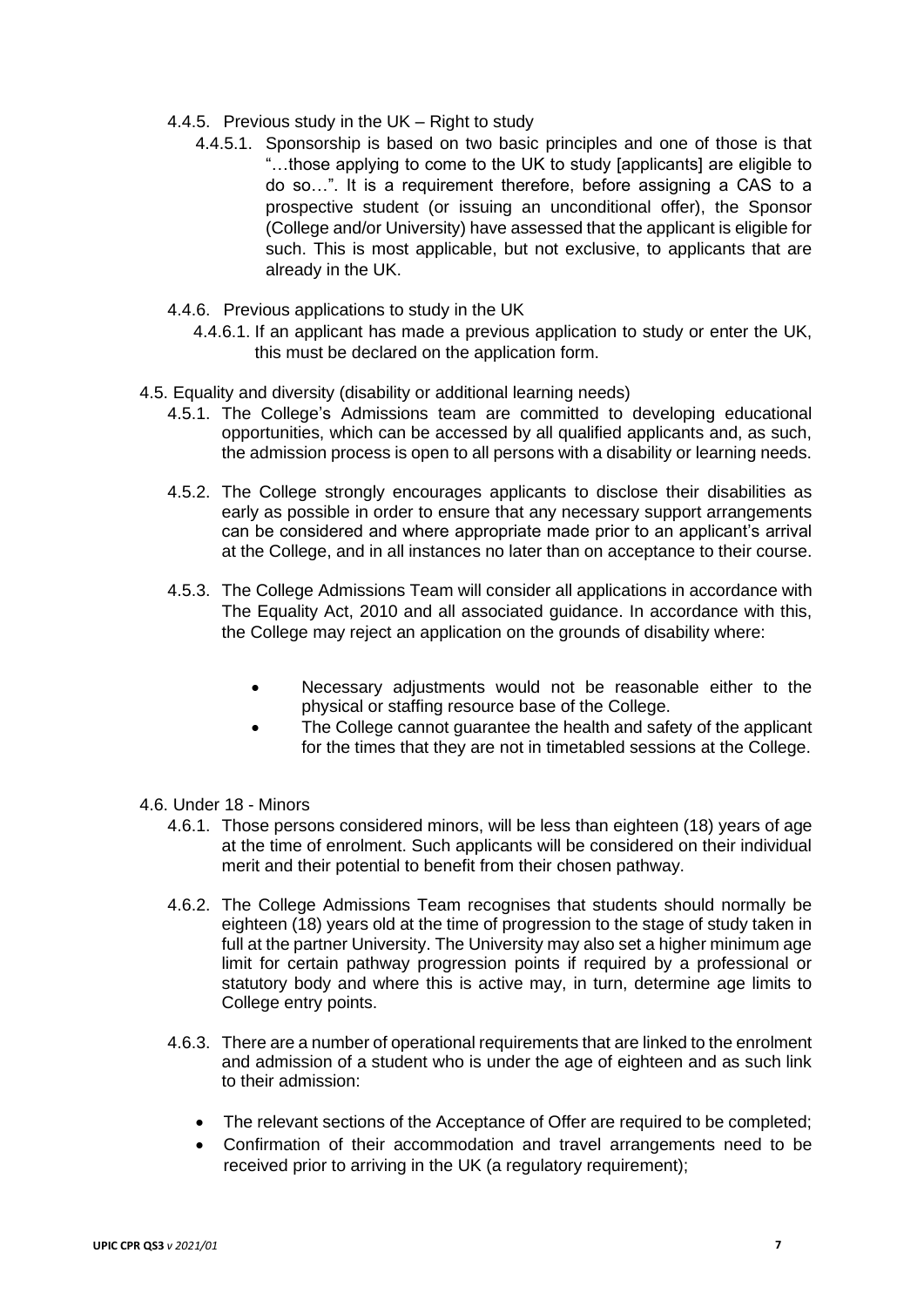- Parents/legal guardians must provide a written letter of consent with their son's/daughter's/ward's Student route visa application;
- 4.7. Criminal Offences
	- 4.7.1. At the point of acceptance of offer, applicants are required to declare any relevant criminal convictions that are unspent in accordance with The Rehabilitation of Offenders Act 1974.
	- 4.7.2. The College considers relevant convictions to include:
		- Offences involving any kind of violence including (but not limited to) threatening behaviour, offences concerning the intention to harm or offences which resulted in actual bodily harm.
		- Sexual offences, including those listed in the Sexual Offences Act 2003.
		- The possession and/or the creation or distribution of indecent images of a child.
		- The unlawful supply of controlled drugs or substances where the conviction concerns commercial drug dealing or trafficking (drug offences only involving possession are not relevant offences).
		- Offences involving firearms.
		- Offences involving arson.
		- Offences involving terrorism.

If you were convicted outside the United Kingdom for an offence listed above, this is also considered a relevant offence.

- 4.7.3. In the event that an applicant discloses a relevant unspent conviction, the Admissions Manager or designated other will refer the case to the College/Director Principal and Partner University for assessment in line with applicable Partner University procedures.
- 4.7.4. Where a decision to not issue an Offer of Admission is made, this will be communicated clearly to the applicant.
- 4.7.5. Should a student commit an offence whilst registered on a course, this must be declared to the College at the earliest opportunity. Failure to do so may result in the withdrawal of that student's registration at the College and Partner University.
- <span id="page-7-0"></span>5. Entry Requirements
	- 5.1. The College seeks to admit applicants, who are suitably qualified for its programmes and who it believes have the potential to succeed. This commitment is underpinned by factors that may indicate the likely success of a student including:
		- Achieved and pending academic qualifications
		- The academic context in which qualifications have been achieved
		- An applicant's stated interest, commitment and motivation for study
		- Where relevant, work or other non-academic experience
		- Academic and/or professional references
		- Where required, an applicant's performance at interview
		- Where required, an applicant's portfolio or sample of written work
		- Where required, an applicant's research proposal
	- 5.2. Additional assessment of professional capability may apply to the professional courses.
	- 5.3. Other qualifications or experience that demonstrates a candidate possesses appropriate knowledge and skills may be acceptable after consultation with the appropriate Partner University Admission Tutor.
	- 5.4. Academic and English entry requirements for courses are determined jointly between the College and Partner University and are published on the College's website.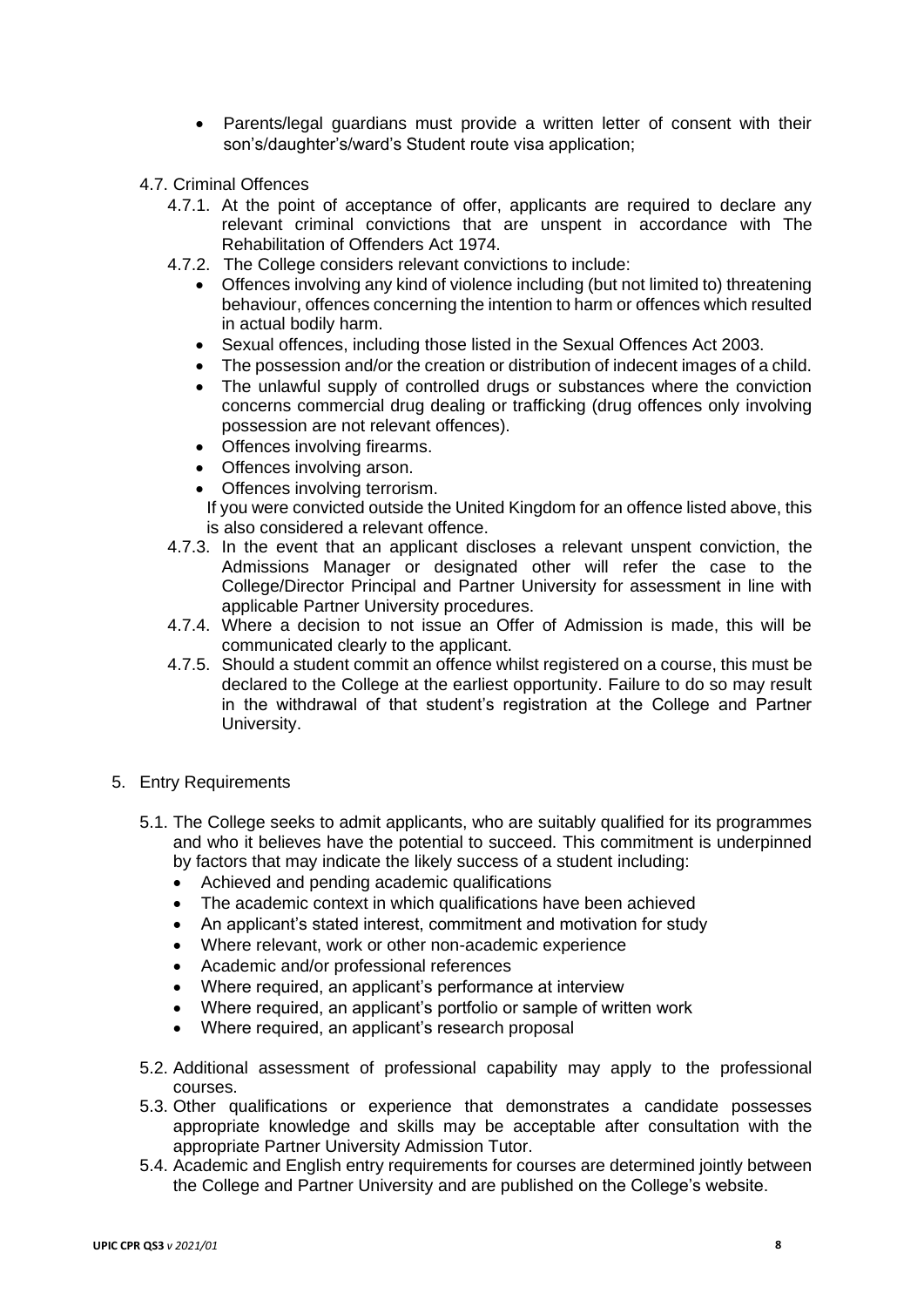- 5.5. All pathways associated with analytical techniques and their application, have a higher level of mathematics entry qualification associated with them. These specific entry criteria over and above the normal entry criteria are dictated by the requirements of the stage/programme specification.
- 5.6. In the event that entry requirements change, the College will update the published entry requirements as quickly as possible.
- 5.7. The College reserves the right to ask applicants to provide additional evidence of qualification or intention to study in order to determine an applicant's eligibility to study.

## <span id="page-8-0"></span>6. Offers

- 6.1. The College and Partner University reserve the right to determine the eligibility of any applicant for a course and issuance of an Offer of Admission.
- 6.2. An offer of a place (conditional or unconditional) on a pathway of study, imposes an obligation on the College to admit an applicant and neither should be withdrawn without their consent, except where:
	- The applicant fails to meet the conditions of the Offer of Admission.
	- The intake to the stage of study, pathway or course is cancelled in line with the College's Terms and Conditions.
	- The applicant fails to provide any requested supporting documentation by the specified date.
	- The applicant or a representative of the applicant, is found to have made a false statement on the Application Form and/or the Acceptance of Offer Form or any other admission associated form, correspondence, documentation, interview or statement, deliberately or inadvertently, or has otherwise sought to mislead the College.
	- The applicant or a representative of the applicant, has withheld pertinent information or only provided basic information, such as failure of attainment or poor attainment in a previous course of study or qualification.
	- The applicant or a representative of the applicant has failed to declare at a relevant unspent conviction.
	- There can be no reasonable adjustment made by the College or Partner University with regard to learning provision or pastoral care.
	- The applicant is unable to present at enrolment as per the stated intake date on the Offer of Admission.
	- The applicant has failed to complete the Acceptance of Offer Form and return by the specified deadline.
	- The applicant has demonstrated an inability to make proper payment of the requisite course fee deposit, and where appropriate accommodation final payments prior to issue of a Provisional/CAS Statement.
	- The applicant has failed to demonstrate adequate maintenance funds on request by the College and prior to issue of a Provisional/CAS Statement.
	- The applicant has failed to provide evidence of insurance for the first year of their studies in the UK.
	- The College or Partner University believes that allowing the student to hold their offer or to receive a CAS would contravene any applicable regulatory or legislative requirement.
	- An incorrect offer has been made and needs to be withdrawn.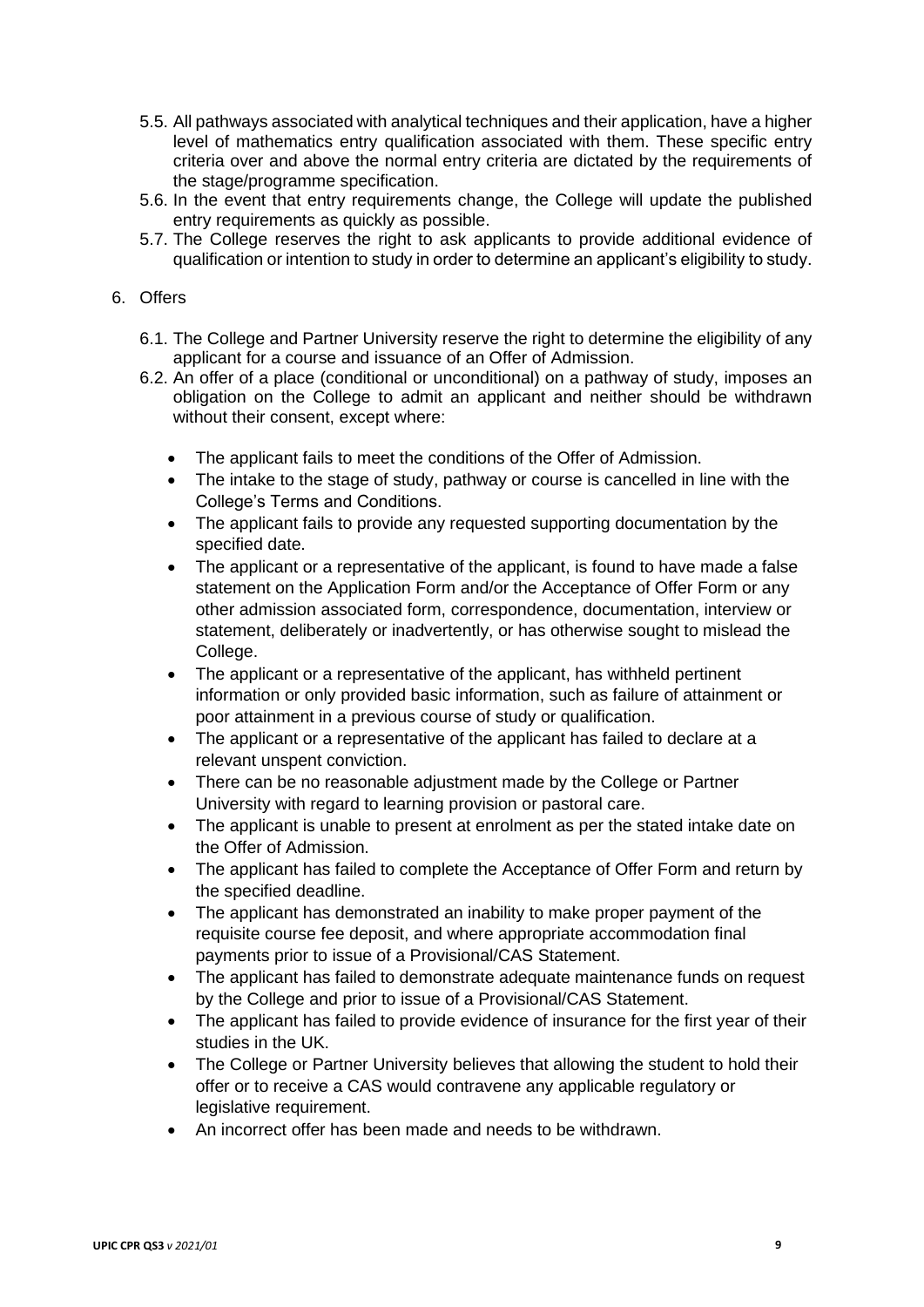- <span id="page-9-0"></span>7. Failure to Run Courses
	- 7.1. The College and Partner University make all reasonable efforts to deliver the programmes of stud and other services and facilities described in its information for students. However, the University may in some circumstances be required to make:
		- a change of award or programme title;
		- a change to the availability of or discontinuance of a core module; or
		- a change to the overall type of assessment for the Programme, for example by exams, coursework or practical assessment (or combination of these).
		- a change to the mode of delivery of the course, or part of the course. For example, from Face to Face to Online.
	- 7.2. If any change the College makes such changes that materially affect the student, or that are to the student's detriment, the College will take all reasonable steps to notify the affected applicants promptly to minimise any disruption to commencing their studies.
	- 7.3. For further information about the circumstances and/or reasons the College may be required to take the actions above please visit: [Here](https://8d3006c2695de0963bf6-22de10e2385855a4cfe2d47af6236f0c.ssl.cf6.rackcdn.com/UPIC_offer_packs_T&C_online.pdf) to view our student contract.

### <span id="page-9-1"></span>8. Complaints

- 8.1. A complaint is when an applicant is unhappy with the service received from the College Admissions Team.
- 8.2. Any complaint made by an applicant (or their representative) relating to the administration of the admission process or regulatory framework will be deliberated by the College's Management Team to ensure a resolution that is fair and responsible. Where necessary the complaint may be referred to the Academic Registry UPE for deliberation in line with the College's Complaints Procedure.

#### <span id="page-9-2"></span>9. Appeal

- 9.1. An 'appeal' is a process of review, based upon a full application and associated documentation. An appeal can be made by applicants who believe they meet the grounds for appeal to permit a second review of their application.
- 9.2. There will be no discrimination or prejudice against any applicant who makes an appeal.
- 9.3. The College will only accept appeals from the applicant directly and not from any thirdparty representative such as parents, agents or school representatives unless the applicant's situation is such that they require third party representation.
- 9.4. Appeals may be made on the following grounds:
	- **Procedural irregularity** where an applicant believes that the College has not followed the procedures stated within this policy and that there is reasonable doubt as to whether the outcome might have been different had the error not occurred.
	- **New material information** where an applicant can provide new information to support their application which was not available at the point when the application decision was made.
	- **Extenuating circumstances** which had not been known at the time when the decision was made.
- 9.5. All appeals will be considered on their individual merit, however, if an appeal is based on the grounds below it will not be considered:
	- Academic judgment
	- Retrospective reporting of extenuating circumstances (which would have been known at the point of application)